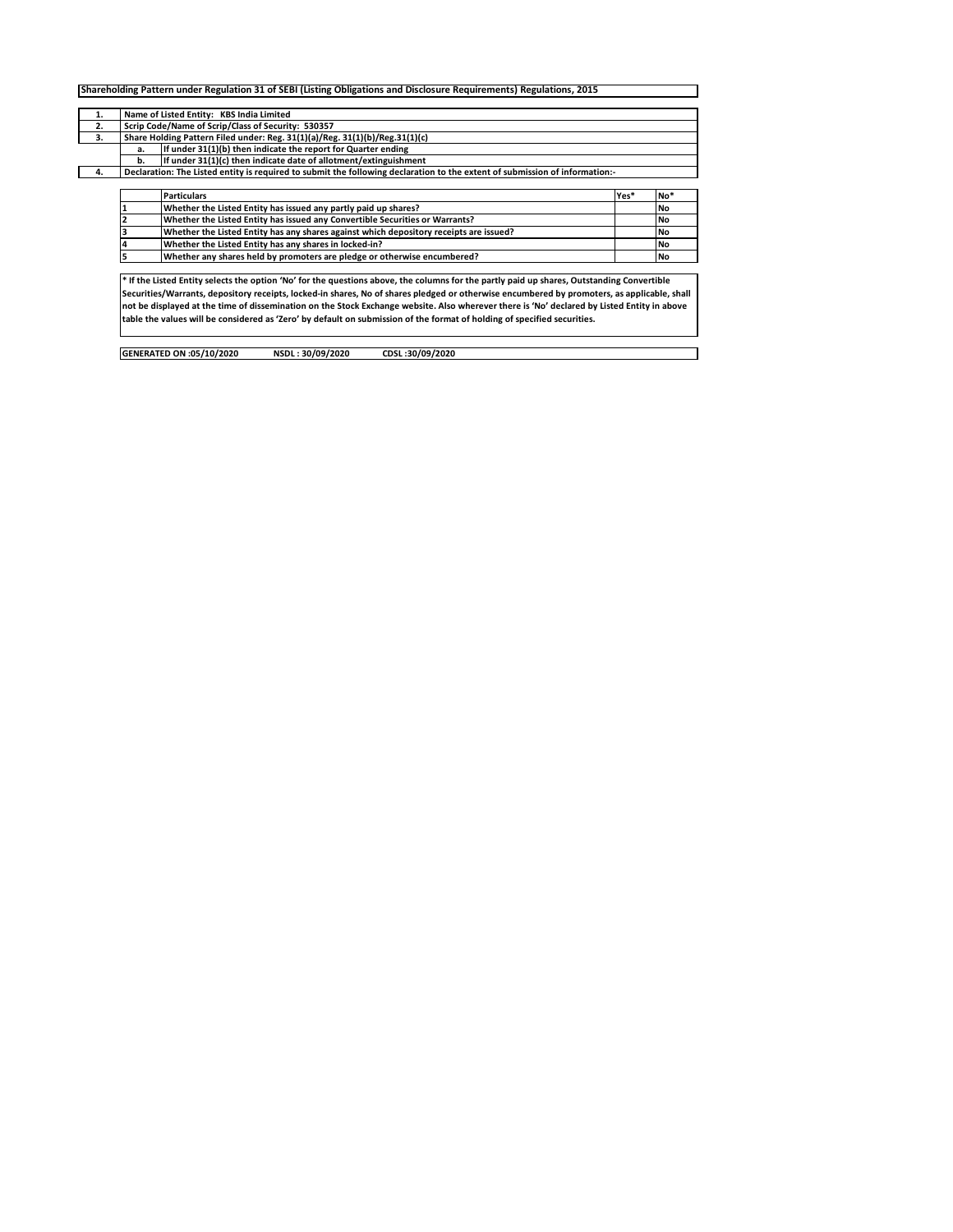|      | <b>KBS India Limited</b>                                    |                     |                            |        |                            |                 |                     |                                                                                                                                                                                      |  |                 |                       |                 |                               |    |                        |                                       |                        |                    |
|------|-------------------------------------------------------------|---------------------|----------------------------|--------|----------------------------|-----------------|---------------------|--------------------------------------------------------------------------------------------------------------------------------------------------------------------------------------|--|-----------------|-----------------------|-----------------|-------------------------------|----|------------------------|---------------------------------------|------------------------|--------------------|
|      |                                                             |                     |                            |        |                            |                 |                     |                                                                                                                                                                                      |  |                 |                       |                 |                               |    |                        |                                       |                        |                    |
|      | Table I - Summary Statement holding of specified securities |                     |                            |        |                            |                 |                     |                                                                                                                                                                                      |  |                 |                       |                 |                               |    |                        |                                       |                        |                    |
|      |                                                             |                     |                            |        |                            |                 | Sharehol            |                                                                                                                                                                                      |  |                 |                       | <b>Shares</b>   | ding, as                      |    |                        | <b>Number of Shares</b><br>pledged or |                        |                    |
|      |                                                             |                     |                            | No. of | No. of<br>shares           |                 | ding as a<br>no. of | Underlyin a %<br>% of total Number of Voting Rights held in each class<br>Number of Locked in otherwise<br>assuming<br>of securities<br>encumbered<br>shares<br><b>Outstand full</b> |  |                 |                       |                 |                               |    |                        | <b>Number</b><br>of equity            |                        |                    |
|      |                                                             |                     | No. of                     | Partly | underlyin                  |                 | shares              |                                                                                                                                                                                      |  |                 |                       | ing             | conversio                     |    |                        |                                       |                        | shares             |
|      |                                                             |                     | fully paid paid-up         |        |                            | Total           |                     | (calculate No of Voting Rights                                                                                                                                                       |  |                 |                       | convertib in of |                               |    | As a % of              |                                       | As a % of held in      |                    |
|      |                                                             | Nos. of<br>sharehol | up equity equity<br>shares | shares | Deposito nos.              | shares          | d as per<br>SCRR,   | Class eg: Class eg:                                                                                                                                                                  |  |                 | Total as a le<br>% of | securities le   | convertib                     |    | total<br><b>Shares</b> |                                       | total<br><b>Shares</b> | demateri<br>alised |
|      | <b>Category</b> Category of shareholder                     | ders                | held                       | held   | <b>rv</b><br>Receipts held |                 | 1957)               |                                                                                                                                                                                      |  | Total           | $(A+B+C)$             |                 | (including securities No. (a) |    | held(b)                | No. (a)                               | held(b)                | form               |
| (1)  | (11)                                                        | (III)               | (IV)                       | (v)    | (VI)                       | $(VII) =$       | (VIII) As a         |                                                                                                                                                                                      |  | ואו             |                       | (X)             | $(XI) =$                      |    | (X  )                  |                                       | (XIII)                 | (XIV)              |
| (A)  | <b>Promoter &amp; Promoter Group</b>                        |                     | 3113128                    |        |                            | 3113128         | 36.5340             | 3113128 0                                                                                                                                                                            |  | 3113128 36.5340 |                       |                 | 36.5340                       | 10 | 0.0000                 |                                       | 0.0000                 | 3113128            |
| (B)  | Public                                                      | 780                 | 5408060                    |        | ı٥                         | 5408060 63.4660 |                     | 5408060 0                                                                                                                                                                            |  | 5408060 63.4660 |                       |                 | 63.4660                       | 10 | 0.0000                 | <b>INA</b>                            | <b>NA</b>              | 5265525            |
| (C)  | Non Promoter - Non Public                                   |                     |                            |        |                            |                 |                     |                                                                                                                                                                                      |  |                 |                       |                 |                               |    | 0.0000                 | <b>INA</b>                            | <b>NA</b>              |                    |
| (C1) | <b>Shares Underlying DRs</b>                                |                     |                            |        |                            |                 | 0.0000              |                                                                                                                                                                                      |  |                 | 0.0000                |                 | 0.0000                        |    | 0.0000                 | <b>INA</b>                            | <b>INA</b>             |                    |
| (C2) | <b>Shares Held By Employee Trust</b>                        |                     |                            |        |                            |                 | 0.0000              | ١o                                                                                                                                                                                   |  |                 | 0.0000                |                 | 0.0000                        |    | 0.0000                 | <b>NA</b>                             | <b>INA</b>             |                    |
|      | Total                                                       | 785                 | 8521188                    |        |                            | 8521188         |                     | 100.0000 8521188                                                                                                                                                                     |  |                 | 8521188 100.0000 0    |                 | 100,0000 0                    |    | 0.0000                 |                                       | 0.0000                 | 8378653            |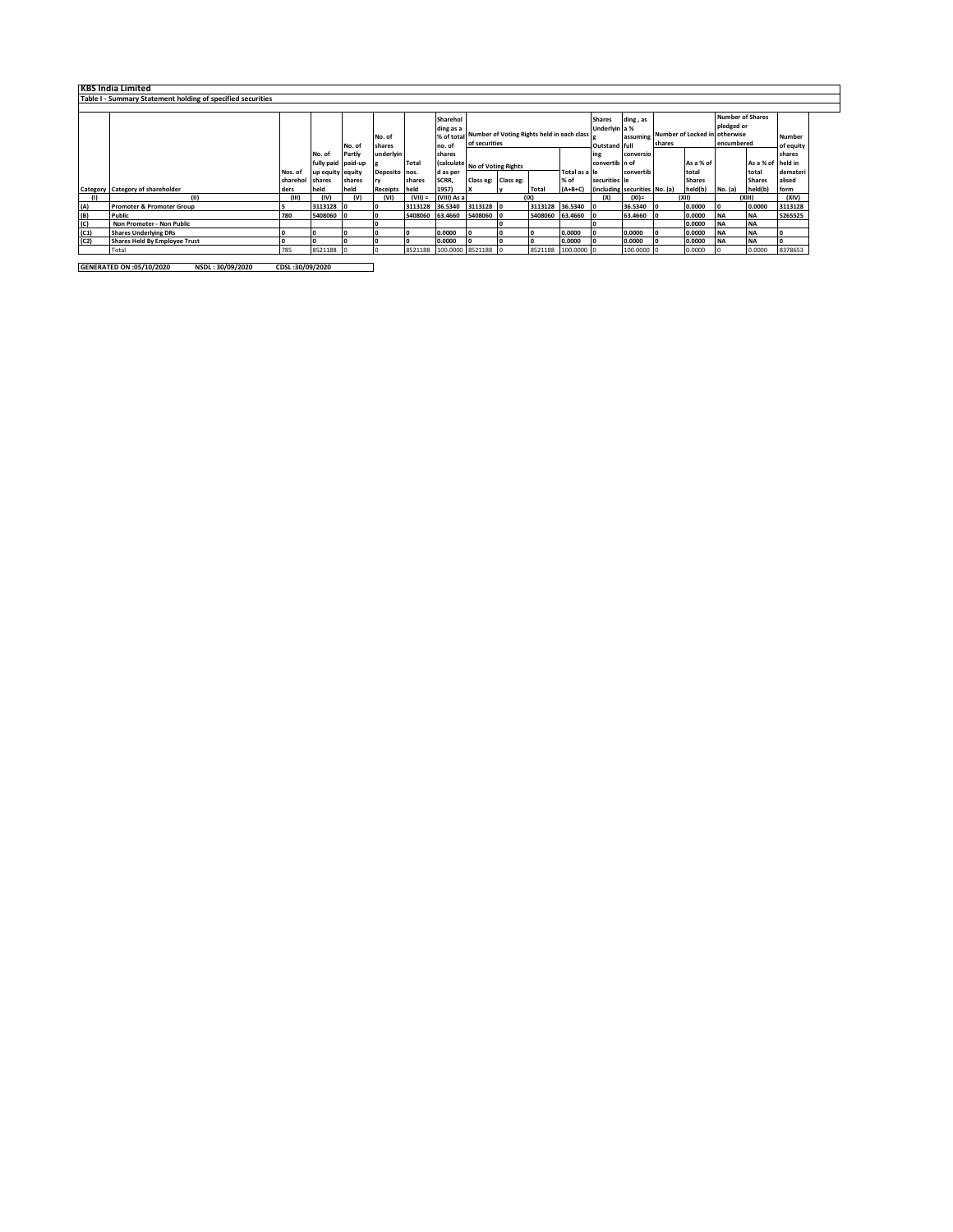|               | <b>KBS India Limited</b>                                                             |            |                      |                                             |                                       |                  |                                |                                        |                                                             |                                                                  |                 |                                                |                                       |                              |    |                                                                                      |         |                                             |                              |
|---------------|--------------------------------------------------------------------------------------|------------|----------------------|---------------------------------------------|---------------------------------------|------------------|--------------------------------|----------------------------------------|-------------------------------------------------------------|------------------------------------------------------------------|-----------------|------------------------------------------------|---------------------------------------|------------------------------|----|--------------------------------------------------------------------------------------|---------|---------------------------------------------|------------------------------|
|               | Table II - Statement showing shareholding pattern of the Promoter and Promoter Group |            |                      |                                             |                                       |                  |                                |                                        |                                                             |                                                                  |                 |                                                |                                       |                              |    |                                                                                      |         |                                             |                              |
|               |                                                                                      |            |                      |                                             |                                       |                  |                                |                                        |                                                             |                                                                  |                 |                                                |                                       |                              |    |                                                                                      |         |                                             |                              |
|               |                                                                                      |            |                      |                                             |                                       | No. of<br>shares |                                | Sharehold<br>ing %<br>calculate        | Number of Voting Rights held in each class<br>of securities |                                                                  |                 | <b>Shares</b><br>Underlyin %<br>Outstandi full | ing, as a<br>assuming                 | shares                       |    | <b>Number of Shares</b><br>pledged or<br>Number of Locked in otherwise<br>encumbered |         | Number<br>of equity                         |                              |
|               |                                                                                      |            | Nos. of<br>sharehold | No. of<br>fully paid<br>up equity<br>shares | Partly<br>paid-up<br>equity<br>shares | underlvin        | Depositor Total nos.<br>shares | d as per<br>SCRR,<br>1957 As a<br>% of | Class eg:                                                   | <b>No of Voting Rights</b><br>Total as a le<br>% of<br>Class eg: |                 |                                                | ng<br>convertibl n of<br>securities e | conversio<br>convertibl      |    | As a % of<br>total<br><b>Shares</b>                                                  |         | As a % of held in<br>total<br><b>Shares</b> | shares<br>demateri<br>alised |
|               | Category & Name of the shareholders                                                  | PAN        | ers                  | held                                        | held                                  | <b>Receipts</b>  | held                           | $(A+B+C2)$                             |                                                             |                                                                  | Total           | $(A+B+C)$                                      |                                       | including securities No. (a) |    | held(b)                                                                              | No. (a) | held(b)                                     | form                         |
|               | (1)                                                                                  | (II)       | (III)                | (IV)                                        | (v)                                   | (VI)             | $(VII) =$                      | (VIII) As a                            |                                                             |                                                                  | (IX)            |                                                | (X)                                   | $(XI)$ =                     |    | (X  )                                                                                | (X  )   |                                             | (XIV)                        |
|               | Indian                                                                               |            |                      |                                             |                                       |                  |                                |                                        |                                                             |                                                                  |                 |                                                |                                       |                              |    |                                                                                      |         |                                             |                              |
| (a)           | <b>Individuals / Hindu Undivided Family</b>                                          |            |                      | 3113128 0                                   |                                       |                  | 3113128                        | 36.5340                                | 3113128                                                     |                                                                  | 3113128 36.5340 |                                                |                                       | 36.5340                      |    | 0.0000                                                                               |         | 0.0000                                      | 3113128                      |
|               | <b>Tushar Suresh Shah</b>                                                            | AABPS6518C |                      | 2209688                                     |                                       |                  | 2209688                        | 25.9317                                | 2209688                                                     |                                                                  | 2209688         | 25.9317                                        |                                       | 25.9317                      |    | 0.0000                                                                               |         | 0.0000                                      | 2209688                      |
|               | Madhu Suresh Shah                                                                    | BRNPS2685C |                      | 881220                                      |                                       |                  | 881220                         | 10.3415                                | 881220                                                      |                                                                  | 881220          | 10.3415                                        |                                       | 10.3415                      |    | 0.0000                                                                               |         | 0.0000                                      | 881220                       |
|               | Tanya Tushar Shah                                                                    | DONPS0249H |                      | 20000                                       |                                       |                  | 20000                          | 0.2347                                 | 20000                                                       |                                                                  | 20000           | 0.2347                                         |                                       | 0.2347                       |    | 0.0000                                                                               |         | 0.0000                                      | 20000                        |
|               | Namita Tushar Shah                                                                   | AXSPS3192C |                      | 1120                                        | $\sqrt{2}$                            |                  | 1120                           | 0.0131                                 | 1120                                                        |                                                                  | 1120            | 0.0131                                         | In                                    | 0.0131                       |    | 0.0000                                                                               |         | 0.0000                                      | 1120                         |
|               | <b>Tanav Tushar Shah</b>                                                             | CIOPS3101C |                      | 1100                                        |                                       |                  | 1100                           | 0.0129                                 | 1100                                                        |                                                                  | 1100            | 0.0129                                         |                                       | 0.0129                       |    | 0.0000                                                                               |         | 0.0000                                      | 1100                         |
| (b)           | Central Government / State Government(s)                                             |            |                      |                                             |                                       |                  |                                | 0.0000                                 |                                                             |                                                                  |                 | 0.0000                                         |                                       | 0.0000                       | I∩ | 0.0000                                                                               |         | 0.0000                                      | $\sqrt{2}$                   |
| (c)           | <b>Financial Institutions / Banks</b>                                                |            | I٥                   | n                                           | n                                     |                  |                                | 0.0000                                 |                                                             |                                                                  |                 | 0.0000                                         |                                       | 0.0000                       | I∩ | 0.0000                                                                               |         | 0.0000                                      | $\Omega$                     |
| (d)           | Any Other (Specify)                                                                  |            | I٥                   | $\sqrt{2}$                                  | 'n                                    |                  |                                | 0.0000                                 |                                                             |                                                                  |                 | 0.0000                                         |                                       | 0.0000                       |    | 0.0000                                                                               |         | 0.0000                                      | n                            |
|               | Sub Total (A)(1)                                                                     |            | k                    | 3113128                                     | In.                                   |                  | 3113128                        | 36.5340                                | 3113128                                                     |                                                                  | 3113128         | 36.5340                                        |                                       | 36.5340                      |    | 0.0000                                                                               |         | 0.0000                                      | 3113128                      |
|               | Foreign                                                                              |            |                      |                                             |                                       |                  |                                |                                        |                                                             |                                                                  |                 |                                                |                                       |                              |    |                                                                                      |         |                                             |                              |
| (a)           | Individuals (Non-Resident Individuals / Foreign Individuals)                         |            |                      |                                             |                                       |                  |                                | 0.0000                                 |                                                             |                                                                  |                 | 0.0000                                         | ı٥                                    | 0.0000                       | I٥ | 0.0000                                                                               |         | 0.0000                                      | $\Omega$                     |
| (b)           | Government                                                                           |            | I٥                   | $\sqrt{2}$                                  | n                                     |                  |                                | 0.0000                                 |                                                             |                                                                  |                 | 0.0000                                         | I٥                                    | 0.0000                       | I٥ | 0.0000                                                                               |         | 0.0000                                      | n                            |
|               | Institutions                                                                         |            | I٥                   | n                                           | 'n                                    |                  |                                | 0.0000                                 |                                                             |                                                                  |                 | 0.0000                                         | I٥                                    | 0.0000                       | I٥ | 0.0000                                                                               |         | 0.0000                                      |                              |
| $\frac{c}{d}$ | <b>Foreign Portfolio Investor</b>                                                    |            | I٥                   | n                                           | l o                                   |                  | 'n                             | 0.0000                                 |                                                             |                                                                  |                 | 0.0000                                         | I٥                                    | 0.0000                       | I٥ | 0.0000                                                                               |         | 0.0000                                      |                              |
| (e)           | <b>Any Other (Specify)</b>                                                           |            | I٥                   |                                             | $\sqrt{2}$                            |                  |                                | 0.0000                                 |                                                             |                                                                  |                 | 0.0000                                         |                                       | 0.0000                       |    | 0.0000                                                                               |         | 0.0000                                      |                              |
|               | Sub Total (A)(2)                                                                     |            | I۵                   | $\sqrt{2}$                                  | $\sqrt{2}$                            |                  |                                | 0.0000                                 |                                                             |                                                                  |                 | 0.0000                                         |                                       | 0.0000                       |    | 0.0000                                                                               |         | 0.0000                                      |                              |
|               | Total Shareholding Of Promoter And Promoter Group (A)=<br>$(A)(1)+(A)(2)$            |            |                      | 3113128 0                                   |                                       |                  |                                | 3113128 36.5340 3113128                |                                                             |                                                                  | 3113128 36.5340 |                                                |                                       | 36.5340                      | 10 | 0.0000                                                                               |         | 0.0000                                      | 3113128                      |

**Details of Shares which remain unclaimed may be given hear along with details such as number of shareholders, outstanding shares held in demat/unclaimed suspense account, voting rights which are frozen etc.**

**Note :**

(1) PAN would not be displayed on website of Stock Exchange(s)<br>(2) The term 'Encumbrance' has the same meaning as assigned under regulation 28(3) of SEBI (Substantial Acquisition of Shares and Takeovers) Regulations, 2011.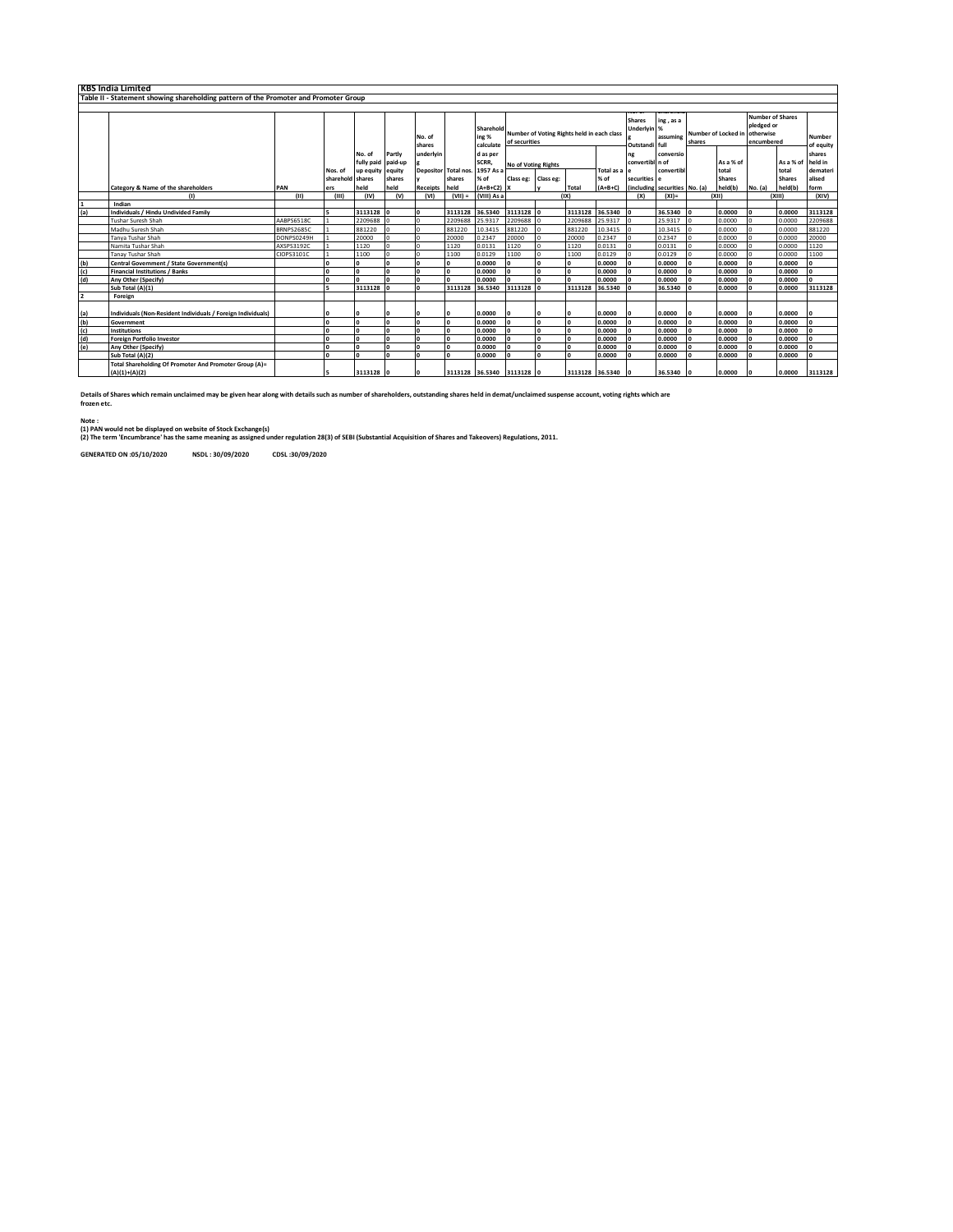|                | <b>KBS India Limited</b>                                                     |     |      |                  |                                |          |                  |                                |                                 |                                                                         |              |               |           |                                                               |           |                                         |                    |                                                     |                    |                            |
|----------------|------------------------------------------------------------------------------|-----|------|------------------|--------------------------------|----------|------------------|--------------------------------|---------------------------------|-------------------------------------------------------------------------|--------------|---------------|-----------|---------------------------------------------------------------|-----------|-----------------------------------------|--------------------|-----------------------------------------------------|--------------------|----------------------------|
|                | Table III - Statement showing shareholding pattern of the Public shareholder |     |      |                  |                                |          |                  |                                |                                 |                                                                         |              |               |           |                                                               |           |                                         |                    |                                                     |                    |                            |
|                |                                                                              |     |      |                  |                                |          |                  |                                |                                 |                                                                         |              |               |           |                                                               |           |                                         |                    |                                                     |                    |                            |
|                |                                                                              |     |      |                  |                                |          | No. of<br>shares |                                | Sharehol<br>ding %<br>calculate | Number of Voting Rights held in each class Underlyin %<br>of securities |              |               |           | Sharehol<br>No. of<br><b>Shares</b><br>ding, as a<br>assuming |           | Number of Locked in otherwise<br>shares |                    | <b>Number of Shares</b><br>pledged or<br>encumbered |                    | <b>Number</b><br>of equity |
|                |                                                                              |     |      |                  | No. of                         | Partly   | underlvin        |                                | d as per                        |                                                                         |              |               |           | Outstandi full                                                |           |                                         |                    |                                                     |                    | shares                     |
|                |                                                                              |     |      | Nos. of          | fully paid<br>up equity equity | paid-up  |                  | Depositor Total nos. 1957 As a | SCRR.                           | <b>No of Voting Rights</b>                                              |              |               |           | ng<br>Total as a convertib n of                               | conversio |                                         | As a % of<br>total |                                                     | As a % of<br>total | held in<br>demateri        |
|                |                                                                              |     |      | sharehold shares |                                | shares   |                  | shares                         | % of                            | Class eg: Class eg:                                                     |              |               | % of      | le                                                            | convertib |                                         | <b>Shares</b>      |                                                     | <b>Shares</b>      | alised                     |
|                | Category & Name of the shareholders                                          | PAN |      | ers              | held                           | held     | Receipts held    |                                | $(A+B+C2)$ X                    |                                                                         |              | <b>Total</b>  | $(A+B+C)$ | securities le                                                 |           | No. (a)                                 | held(b)            | No. (a)                                             | held(b)            | form                       |
|                |                                                                              |     | (11) | (III)            | (IV)                           | (V)      | (VI)             | $(VII) =$                      | (VIII) As a                     |                                                                         |              | (IX)          |           | (X)                                                           | $(XI) =$  |                                         | (X  )              |                                                     | (XIII)             | (XIV)                      |
|                | Institutions                                                                 |     |      |                  |                                |          |                  |                                |                                 |                                                                         |              |               |           |                                                               |           |                                         |                    |                                                     |                    |                            |
| (a)            | <b>Mutual Fund</b>                                                           |     |      |                  | $\Omega$                       |          |                  |                                | 0.0000                          | $\Omega$                                                                | $\Omega$     | O             | 0.0000    | I٥                                                            | 0.0000    | $\sqrt{2}$                              | 0.0000             | <b>NA</b>                                           | <b>NA</b>          | $\Omega$                   |
| (b)            | <b>Venture Capital Funds</b>                                                 |     |      |                  |                                |          |                  |                                | 0.0000                          | $\mathbf{0}$                                                            | $\mathbf{0}$ | I٥            | 0.0000    | l O                                                           | 0.0000    |                                         | 0.0000             | <b>NA</b>                                           | <b>NA</b>          | 0                          |
| (c)            | <b>Alternate Investment Funds</b>                                            |     |      |                  | $\Omega$                       | $\Omega$ |                  |                                | 0.0000                          | $\Omega$                                                                | $\Omega$     | l o           | 0.0000    | <b>O</b>                                                      | 0.0000    |                                         | 0.0000             | <b>NA</b>                                           | <b>NA</b>          | $\Omega$                   |
| (d)            | <b>Foreign Venture Capital Investors</b>                                     |     |      |                  | $\Omega$                       | $\Omega$ | $\sqrt{2}$       |                                | 0.0000                          | $\Omega$                                                                | $\Omega$     | <b>O</b>      | 0.0000    | ١o                                                            | 0.0000    | In.                                     | 0.0000             | <b>NA</b>                                           | <b>NA</b>          | <b>O</b>                   |
| (e)            | <b>Foreign Portfolio Investor</b>                                            |     |      |                  | $\Omega$                       |          | n                |                                | 0.0000                          | $\mathbf{o}$                                                            | $\Omega$     | <b>O</b>      | 0.0000    | I٥                                                            | 0.0000    |                                         | 0.0000             | <b>NA</b>                                           | <b>NA</b>          | $\Omega$                   |
| (f)            | <b>Financial Institutions / Banks</b>                                        |     |      |                  | $\mathbf{0}$                   |          |                  |                                | 0.0000                          | $\mathbf{o}$                                                            | $\Omega$     | I٥            | 0.0000    | I٥                                                            | 0.0000    |                                         | 0.0000             | <b>NA</b>                                           | <b>NA</b>          | O                          |
| (g)            | <b>Insurance Companies</b>                                                   |     |      |                  | $\Omega$                       |          |                  |                                | 0.0000                          | $\mathbf{o}$                                                            | $\Omega$     | I٥            | 0.0000    | I٥                                                            | 0.0000    |                                         | 0.0000             | <b>NA</b>                                           | <b>NA</b>          | $\mathbf 0$                |
| (h)            | <b>Provident Funds/ Pension Funds</b>                                        |     |      |                  | $\Omega$                       | $\Omega$ | $\sqrt{2}$       |                                | 0.0000                          | $\Omega$                                                                | $\Omega$     | <b>O</b>      | 0.0000    | I٥                                                            | 0.0000    |                                         | 0.0000             | <b>NA</b>                                           | <b>NA</b>          | <b>O</b>                   |
| (i)            | Any Other (Specify)                                                          |     |      |                  | $\Omega$                       | $\Omega$ |                  |                                | 0.0000                          | $\mathbf{0}$                                                            | $\mathbf{0}$ | I٥            | 0.0000    | I٥                                                            | 0.0000    |                                         | 0.0000             | <b>NA</b>                                           | <b>NA</b>          | $\mathbf{0}$               |
|                | Sub Total (B)(1)                                                             |     |      |                  |                                |          |                  |                                | 0.0000                          | n.                                                                      | $\Omega$     | I٥            | 0.0000    | In.                                                           | 0.0000    |                                         | 0.0000             | <b>NA</b>                                           | <b>NA</b>          | <b>O</b>                   |
| $\overline{2}$ | Central Government/ State Government(s)/<br><b>President of India</b>        |     |      |                  |                                |          |                  |                                |                                 |                                                                         |              |               |           |                                                               |           |                                         |                    |                                                     |                    |                            |
|                | Sub Total (B)(2)                                                             |     |      |                  | I٥                             |          | n                |                                | 0.0000                          | $\Omega$                                                                | $\mathbf{0}$ | I٥            | 0.0000    | I٥                                                            | 0.0000    |                                         | 0.0000             | <b>NA</b>                                           | <b>NA</b>          | l O                        |
| 3              | <b>Non-Institutions</b>                                                      |     |      |                  |                                |          |                  |                                |                                 |                                                                         |              |               |           |                                                               |           |                                         |                    |                                                     |                    |                            |
| (a)            | <b>Individuals</b>                                                           |     |      |                  | $\Omega$                       |          |                  |                                |                                 |                                                                         |              |               |           |                                                               |           | $\sqrt{2}$                              |                    | <b>NA</b>                                           | <b>NA</b>          |                            |
|                | . Individual shareholders holding nominal                                    |     |      |                  |                                |          |                  |                                |                                 |                                                                         |              |               |           |                                                               |           |                                         |                    |                                                     |                    |                            |
|                | share capital up to Rs. 2 lakhs.                                             |     |      | 729              | 846559                         |          |                  | 846559 9.9348                  |                                 | 846559 0                                                                |              | 846559 9.9348 |           | 1o                                                            | 9.9348    |                                         | 0.0000             | <b>NA</b>                                           | <b>NA</b>          | 729124                     |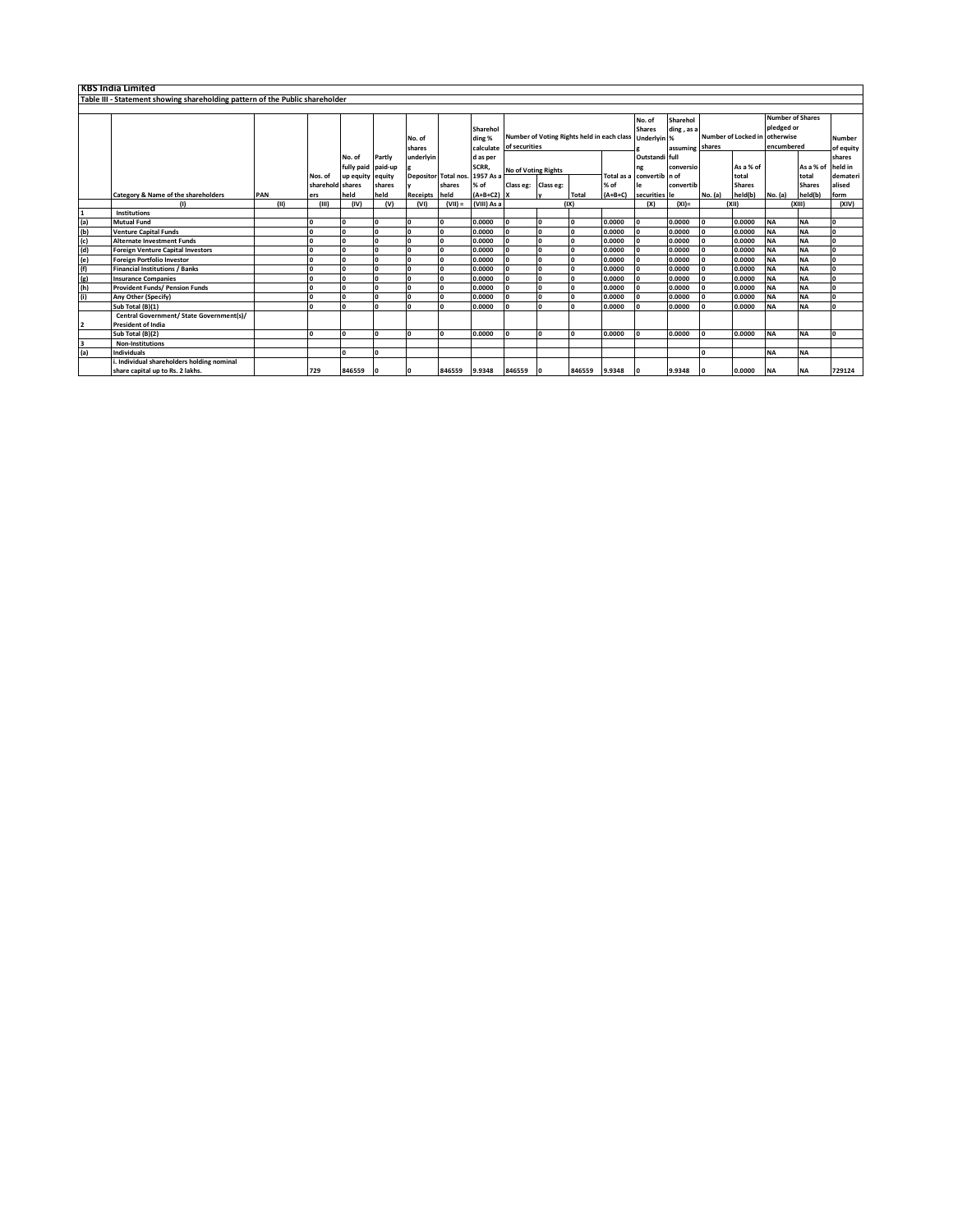|     | Individual shareholders holding nominal              |            |     |           |                 |                 |         |                           |                |                   |         |           |                         |        |           |           |          |
|-----|------------------------------------------------------|------------|-----|-----------|-----------------|-----------------|---------|---------------------------|----------------|-------------------|---------|-----------|-------------------------|--------|-----------|-----------|----------|
|     | share capital in excess of Rs. 2 lakhs.              |            | 21  | 4136674 0 |                 | 4136674 48.5457 |         | 4136674 0                 |                | 4136674 48.5457 0 |         | 48.5457 0 |                         | 0.0000 | <b>NA</b> | <b>NA</b> | 4111674  |
|     | Jeet Ketan Shah                                      | BOKPS8623A |     | 596460    | $\overline{0}$  | 596460          | 6.9997  | 596460                    | $\overline{0}$ | 596460            | 6.9997  | 6.9997    | $\overline{10}$         | 0.0000 | <b>NA</b> | <b>NA</b> | 596460   |
|     | Jignesh Suresh Kanakia                               | AGOPK7296J |     | 122544    | l o             | 122544          | 1.4381  | 122544                    | I٥             | 122544            | 1.4381  | 1.4381    | l o                     | 0.0000 | <b>NA</b> | <b>NA</b> | 122544   |
|     | Kalavati Suresh Kanakia                              | AAHPK3948A |     | 395779    | ١o              | 395779          | 4.6446  | 395779                    |                | 395779            | 4.6446  | 4.6446    |                         | 0.0000 | <b>NA</b> | <b>NA</b> | 395779   |
|     | Ketan Babulal Shah                                   | AAFPS0285A |     | 900000    | 10              | 900000          | 10.5619 | 900000                    | I٥             | 900000            | 10.5619 | 10.5619   | 10                      | 0.0000 | <b>NA</b> | <b>NA</b> | 900000   |
|     | Sandeep P Shah                                       | AAEPS0664E |     | 463972    | $\overline{10}$ | 463972          | 5.4449  | 463972                    | ΙO             | 463972            | 5.4449  | 5.4449    | $\overline{0}$          | 0.0000 | <b>NA</b> | <b>NA</b> | 463972   |
|     | Vaishali Jignesh Kanakia                             | AGPPK1927K |     | 157416    | $\overline{0}$  | 157416          | 1.8473  | 157416                    | $\overline{0}$ | 157416            | 1.8473  | .8473     | $\overline{0}$          | 0.0000 | <b>NA</b> | <b>NA</b> | 157416   |
|     | Yogesh H Chandawala                                  | AEBPC9469A |     | 1047769 0 |                 | 1047769         | 12.2960 | 1047769 0                 |                | 1047769           | 12.2960 | 12.2960   | $\mathsf{I} \mathsf{O}$ | 0.0000 | <b>NA</b> | <b>NA</b> | 1047769  |
| (b) | <b>NBFCs registered with RBI</b>                     |            |     | I٥        | O               |                 | 0.0000  |                           | l O            |                   | 0.0000  | 0.0000    | I٥                      | 0.0000 | <b>NA</b> | <b>NA</b> | $\Omega$ |
|     | <b>Trust Employee</b>                                |            |     |           | <b>O</b>        |                 | 0.0000  |                           | l O            |                   | 0.0000  | 0.0000    | I٥                      | 0.0000 | <b>NA</b> | <b>NA</b> | 0        |
|     | <b>Overseas Depositories(holding DRs) (balancing</b> |            |     |           |                 |                 |         |                           |                |                   |         |           |                         |        |           |           |          |
| (d) | figure)                                              |            |     |           | ı٥              |                 | 0.0000  |                           | I٥             |                   | 0.0000  | 0.0000    | 10                      | 0.0000 | <b>NA</b> | <b>NA</b> |          |
| (e) | Any Other (Specify)                                  |            | 30  | 424827    | l o             | 424827          | 4.9855  | 424827                    | I٥             | 424827            | 4.9855  | 4.9855    | lo.                     | 0.0000 | <b>NA</b> | <b>NA</b> | 424727   |
|     | <b>Hindu Undivided Family</b>                        |            | 17  | 245624    | 10              | 245624          | 2.8825  | 245624                    | 10             | 245624            | 2.8825  | 2.8825    | I٥                      | 0.0000 | <b>NA</b> | <b>NA</b> | 245624   |
|     | Manoi Bhimshi Gala                                   | AAJHM8521K |     | 186430    | 10              | 186430          | 2.1878  | 186430                    |                | 186430            | 2.1878  | 2.1878    |                         | 0.0000 | <b>NA</b> | <b>NA</b> | 186430   |
|     | Non Resident Indians (Repat)                         |            |     | 69875     | l o             | 69875           | 0.8200  | 69875                     | I٥             | 69875             | 0.8200  | 0.8200    | I٥                      | 0.0000 | <b>NA</b> | <b>NA</b> | 69875    |
|     | <b>Clearing Member</b>                               |            |     | 180       | I٥              | 180             | 0.0021  | 180                       | l O            | 180               | 0.0021  | 0.0021    | ١o                      | 0.0000 | <b>NA</b> | <b>NA</b> | 180      |
|     | <b>Bodies Corporate</b>                              |            |     | 109148    | 10              | 109148          | 1.2809  | 109148                    | ١o             | 109148            | 1.2809  | 1.2809    | 10                      | 0.0000 | <b>NA</b> | <b>NA</b> | 109048   |
|     | Sub Total (B)(3)                                     |            | 780 | 5408060 0 |                 | 5408060         | 63.4660 | 5408060 0                 |                | 5408060           | 63.4660 | 63.4660   | -10                     | 0.0000 | <b>NA</b> | <b>NA</b> | 5265525  |
|     | Total Public Shareholding (B)=                       |            |     |           |                 |                 |         |                           |                |                   |         |           |                         |        |           |           |          |
|     | $(B)(1)+(B)(2)+(B)(3)$                               |            | 780 | 5408060 0 |                 |                 |         | 5408060 63.4660 5408060 0 |                | 5408060 63.4660 0 |         | 63.4660 0 |                         | 0.0000 | <b>NA</b> | <b>NA</b> | 5265525  |

**Details of the shareholders acting as persons in Concert including their Shareholding (No. and %): No. of shareholders No. of Shares**

**Details of Shares which remain unclaimed may be given hear along with details such as number of shareholders, outstanding shares held in demat/unclaimed suspense account, voting rights which are frozen etc.**

**Note : (1) PAN would not be displayed on website of Stock Exchange(s).** 

(2) The above format needs to disclose name of all holders holding more than 1% of total number of shares<br>(3) W.r.t. the information pertaining to Depository Receipts, the same may be disclosed in the respective columns to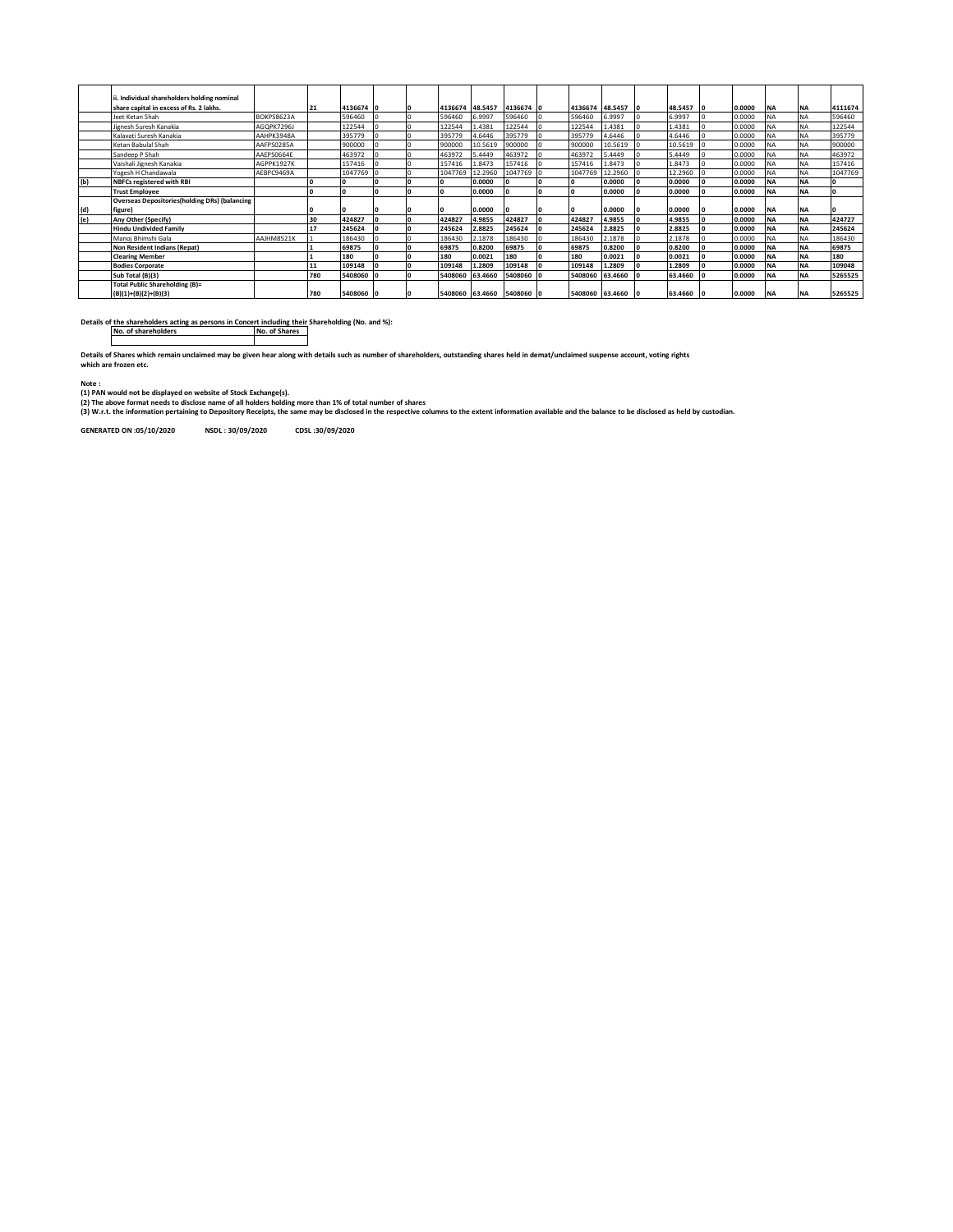| <b>KBS India Limited</b>                                                                                           |      |                             |                              |        |                 |           |                                        |                                                          |                                                 |                                          |                       |                                                     |            |                     |                        |            |                        |                    |
|--------------------------------------------------------------------------------------------------------------------|------|-----------------------------|------------------------------|--------|-----------------|-----------|----------------------------------------|----------------------------------------------------------|-------------------------------------------------|------------------------------------------|-----------------------|-----------------------------------------------------|------------|---------------------|------------------------|------------|------------------------|--------------------|
| Table IV - Statement showing shareholding pattern of the Non Promoter- Non Public shareholder                      |      |                             |                              |        |                 |           |                                        |                                                          |                                                 |                                          |                       |                                                     |            |                     |                        |            |                        |                    |
|                                                                                                                    |      |                             |                              |        |                 |           |                                        |                                                          |                                                 |                                          |                       |                                                     |            |                     |                        |            |                        |                    |
| Sharehold<br>Number of Voting Rights held in each class<br>ing %<br>No. of<br>of securities<br>calculate<br>shares |      |                             |                              |        |                 |           |                                        | 110. U<br><b>Shares</b><br>Underlyin %<br>Outstandi full | <b>Julian Children</b><br>ing, as a<br>assuming | Number of Locked in Lotherwise<br>shares |                       | <b>Number of Shares</b><br>pledged or<br>encumbered |            | Number<br>of equity |                        |            |                        |                    |
|                                                                                                                    |      |                             | No. of<br>fully paid paid-up | Partly | underlvin       |           | d as per<br>SCRR,                      | <b>No of Voting Rights</b>                               |                                                 |                                          |                       | ng<br>convertibl n of                               | conversio  |                     | As a % of              |            | As a % of held in      | shares             |
|                                                                                                                    |      | Nos. of<br>sharehold shares | up equity equity             | shares |                 | shares    | Depositor Total nos. 1957 As a<br>% of | Class eg: Class eg:                                      |                                                 |                                          | Total as a le<br>% of | securities e                                        | convertibl |                     | total<br><b>Shares</b> |            | total<br><b>Shares</b> | demateri<br>alised |
| Category & Name of the shareholders                                                                                | PAN  | ers                         | held                         | held   | <b>Receipts</b> | held      | $(A+B+C2)$ X                           |                                                          |                                                 | Tota                                     | $(A+B+C)$             | (including securities No. (a)                       |            |                     | held(b)                | No. (a)    | held(b)                | form               |
|                                                                                                                    | (11) | Ш                           | (IV)                         | (v)    | (VI)            | $(VII) =$ | (VIII) As a                            |                                                          |                                                 | (IX)                                     |                       | (x)                                                 | $(XI) =$   |                     | (XII)                  |            | (X  )                  | (XIV)              |
| <b>Custodian/DR Holder</b>                                                                                         |      | I٥                          |                              |        |                 |           | 0.0000                                 |                                                          |                                                 |                                          | 0.0000                | lo.                                                 | 0.0000     |                     | 0.0000                 | <b>NA</b>  | <b>INA</b>             |                    |
| Employee Benefit Trust (under SEBI (Share based<br><b>Employee Benefit) Regulations, 2014)</b>                     |      | I٥                          |                              |        |                 |           | 0.0000                                 |                                                          |                                                 |                                          | 0.0000                | - 10                                                | 0.0000     |                     | 0.0000                 | <b>NA</b>  | <b>INA</b>             |                    |
| Total Non-Promoter- Non Public Shareholding (C)=<br>$(C)(1)+(C)(2)$                                                |      | I٥                          |                              |        |                 |           | 0.0000                                 |                                                          |                                                 |                                          | 0.0000                | - 10                                                | 0.0000     |                     | 0.0000                 | <b>INA</b> | <b>INA</b>             |                    |

**Note : (1) PAN would not be displayed on website of Stock Exchange(s).** 

(2) The above format needs to disclose name of all holders holding more than 1Xs of total number of shares<br>(3) W.r.t. the information pertaining to Depository Receipts, the same may be disclosed in the respective columns t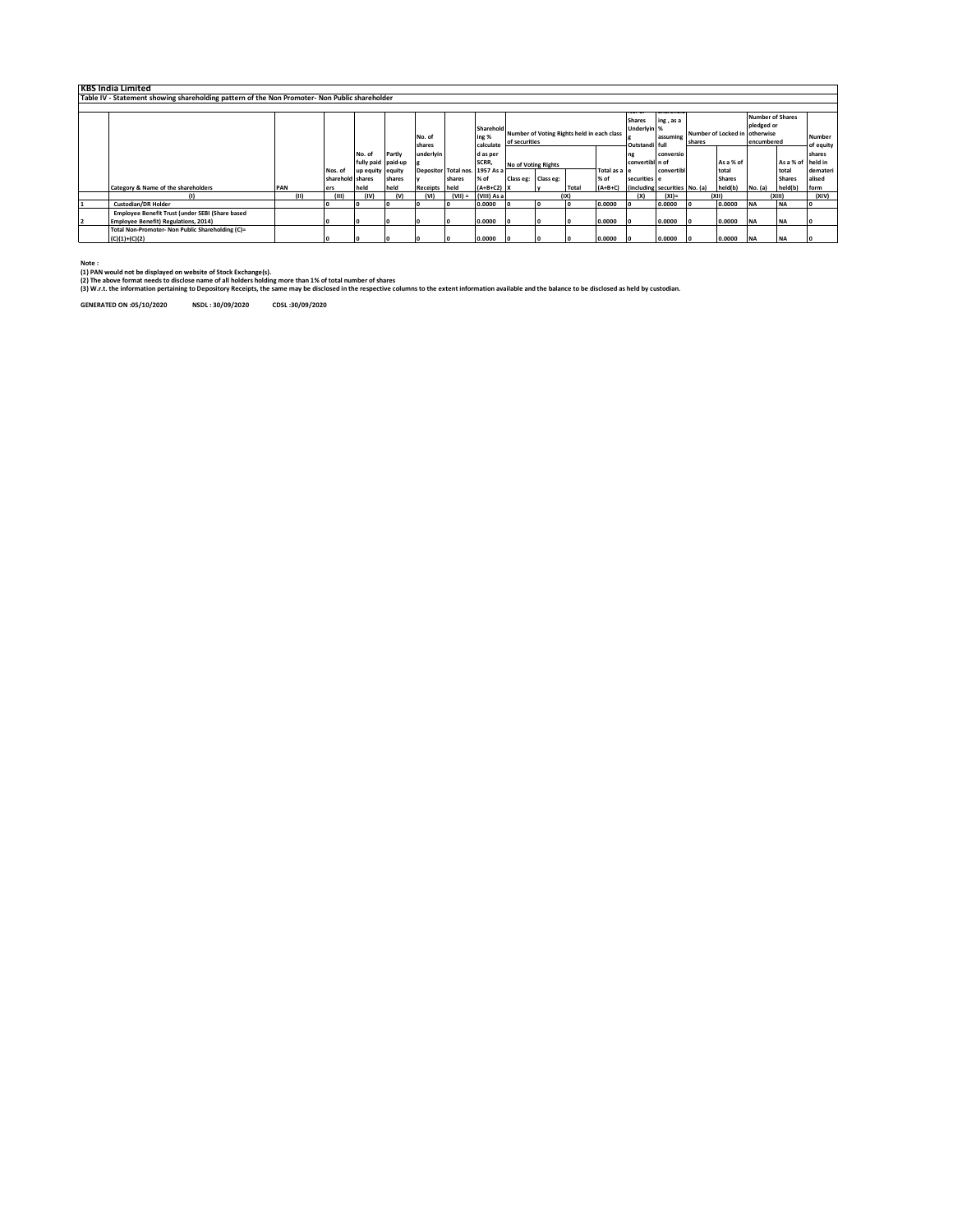| <b>KBS India Limited</b> |                                               |                                  |                   |               |                    |  |  |  |  |  |  |  |
|--------------------------|-----------------------------------------------|----------------------------------|-------------------|---------------|--------------------|--|--|--|--|--|--|--|
|                          | Regulation 31 - Annexure of PAN clubbed cases |                                  |                   |               |                    |  |  |  |  |  |  |  |
|                          |                                               |                                  |                   |               |                    |  |  |  |  |  |  |  |
|                          | Folio/Dpid-Clid                               | Name                             | PAN               | <b>Shares</b> |                    |  |  |  |  |  |  |  |
| Sr.No.                   | 1202200000013421                              | MANISH HARSHAD MEHTA             | AABPM7479E        | 4000          | Category<br>Public |  |  |  |  |  |  |  |
| $\overline{2}$           | IN30001110024381                              | MANISH H. MEHTA                  | AABPM7479E        | 11770         | Public             |  |  |  |  |  |  |  |
|                          | Total                                         |                                  |                   | 15770         |                    |  |  |  |  |  |  |  |
| $\mathbf{1}$             | 1201690000018591                              | JITENDRA DALICHAND BADANI        | AAEPB6546Q        | 2035          | Public             |  |  |  |  |  |  |  |
|                          | 1203710000042226                              | JITENDRA DALICHAND BADANI        | AAEPB6546Q        | 32251         | Public             |  |  |  |  |  |  |  |
|                          | IN30087010091189                              | JITENDRA D. BADANI               | AAEPB6546Q        | 2533          | Public             |  |  |  |  |  |  |  |
|                          | Total                                         |                                  |                   | 36819         |                    |  |  |  |  |  |  |  |
| $\overline{1}$           | 000637                                        | KALAVATI P KOTHARI               | AAGPK2831H        | 500           | Public             |  |  |  |  |  |  |  |
| $\overline{2}$           | 000638                                        | KALAVATI P KOTHARI               | AAGPK2831H        | 500           | Public             |  |  |  |  |  |  |  |
| $\overline{3}$           | 000639                                        | KALAVATI P KOTHARI               | AAGPK2831H        | 500           | Public             |  |  |  |  |  |  |  |
| 4                        | 000640                                        | KALAVATI P KOTHARI               | AAGPK2831H        | 500           | Public             |  |  |  |  |  |  |  |
| 5                        | 000641                                        | KALAVATI P KOTHARI               | AAGPK2831H        | 500           | Public             |  |  |  |  |  |  |  |
| 6                        | 000642                                        | KALAVATI P KOTHARI               | AAGPK2831H        | 500           | Public             |  |  |  |  |  |  |  |
| $\overline{7}$           | 000643                                        | KALAVATI P KOTHARI               | AAGPK2831H        | 500           | Public             |  |  |  |  |  |  |  |
| 8                        | 000644                                        | KALAVATI P KOTHARI               | AAGPK2831H        | 500           | Public             |  |  |  |  |  |  |  |
| 9                        | 000645                                        | KALAVATI P KOTHARI               | AAGPK2831H        | 500           | Public             |  |  |  |  |  |  |  |
| 10                       | IN30267930284390                              | KALAWATI PRITHVIRAJ KOTHARI      | AAGPK2831H        | 6000          | Public             |  |  |  |  |  |  |  |
|                          | Total                                         |                                  |                   | 10500         |                    |  |  |  |  |  |  |  |
| $\mathbf{1}$             | 000597                                        | BHANWARLAL KOTHARI               | AAGPK2832E        | 500           | Public             |  |  |  |  |  |  |  |
| $\overline{2}$           | 000598                                        | BHANWARLAL KOTHARI               | AAGPK2832E        | 500           | Public             |  |  |  |  |  |  |  |
| 3                        | 000599                                        | BHANWARLAL KOTHARI               | AAGPK2832E        | 500           | Public             |  |  |  |  |  |  |  |
| $\overline{4}$           | 000600                                        | BHANWARLAL KOTHARI               | AAGPK2832E        | 500           | Public             |  |  |  |  |  |  |  |
| 5                        | 000602                                        | <b>BHANWARLAL KOTHARI</b>        | AAGPK2832E        | 500           | Public             |  |  |  |  |  |  |  |
| 6                        | 000603                                        | BHANWARLAL KOTHARI               | AAGPK2832E        | 500           | Public             |  |  |  |  |  |  |  |
| $\overline{7}$           | 000604                                        | BHANWARLAL KOTHARI               | AAGPK2832E        | 500           | Public             |  |  |  |  |  |  |  |
| 8                        | 000605                                        | BHANWARLAL KOTHARI               | AAGPK2832E        | 500           | Public             |  |  |  |  |  |  |  |
| 9                        | 000606                                        | BHANWARLAL KOTHARI               | AAGPK2832E        | 500           | Public             |  |  |  |  |  |  |  |
| 10                       | 1601010000023381                              | BHANWARLAL SAREMAL KOTHARI       | AAGPK2832E        | 13500         | Public             |  |  |  |  |  |  |  |
|                          | Total                                         |                                  |                   | 18000         |                    |  |  |  |  |  |  |  |
| $\mathbf{1}$             | 000646                                        | KALAVATI P KOTHARI               | AAGPK2833F        | 500           | Public             |  |  |  |  |  |  |  |
| $\overline{\phantom{a}}$ | 000647                                        | PRITHVIRAJ KOTHARI               | AAGPK2833F        | 500           | Public             |  |  |  |  |  |  |  |
| 3                        | 000648                                        | PRITHVIRAJ KOTHARI               | AAGPK2833F        | 500           | Public             |  |  |  |  |  |  |  |
| $\sqrt{4}$               | 000649                                        | PRITHVIRAJ KOTHARI               | AAGPK2833F        | 500           | Public             |  |  |  |  |  |  |  |
| 5                        | 000650                                        | PRITHVIRAJ KOTHARI               | AAGPK2833F        | 500           | Public             |  |  |  |  |  |  |  |
| 6                        | 000651                                        | PRITHVIRAJ KOTHARI               | AAGPK2833F        | 500           | Public             |  |  |  |  |  |  |  |
| $\overline{7}$           | 000652                                        | PRITHVIRAJ KOTHARI               | AAGPK2833F        | 500           | Public             |  |  |  |  |  |  |  |
| 8                        | 000653                                        | PRITHVIRAJ KOTHARI               | AAGPK2833F        | 500           | Public             |  |  |  |  |  |  |  |
| 9                        | 000654                                        | PRITHVIRAJ KOTHARI               | AAGPK2833F        | 500           | Public             |  |  |  |  |  |  |  |
| 10                       | 000655                                        | PRITHVIRAJ KOTHARI               | AAGPK2833F        | 500           | Public             |  |  |  |  |  |  |  |
| 11                       | 000656                                        | PRITHVIRAJ KOTHARI               | AAGPK2833F        | 500           | Public             |  |  |  |  |  |  |  |
| 12                       | 1202890000409247                              | PRITHVIRAJ SAREMAL KOTHARI       | AAGPK2833F        | 3500          | Public             |  |  |  |  |  |  |  |
| 13                       | IN30115113261379                              | PRITHVIRAJ SAREMAL KOTHARI       | AAGPK2833F        | 8500          | Public             |  |  |  |  |  |  |  |
|                          | <b>Total</b>                                  |                                  |                   | 17500         |                    |  |  |  |  |  |  |  |
| $\mathbf{1}$             | IN30001110300291                              | RAJU MANUBHAI SHAH               | AAKPS3090E        | 300           | Public             |  |  |  |  |  |  |  |
| $\overline{2}$           | IN30088814624560                              | RAJU M SHAH                      | AAKPS3090E        | 7100          | Public             |  |  |  |  |  |  |  |
|                          | <b>Total</b>                                  |                                  |                   | 7400          |                    |  |  |  |  |  |  |  |
| $\mathbf{1}$             | 1201060800026985                              | SHAILENDRA KUMAR GWALIORY        | ABTPG7309J        | 190           | Public             |  |  |  |  |  |  |  |
|                          | 1201700000181586                              | SHILENDRA KUMAR GWALIORY         | <b>ABTPG7309J</b> | 100           | Public             |  |  |  |  |  |  |  |
|                          | 1204370000252388                              | SHILENDRA KUMAR GWALIORY         | ABTPG7309.        | 28672         | Public             |  |  |  |  |  |  |  |
| 4                        | IN30198310476995                              | SHILENDRA KUMAR GWALIORY         | ABTPG7309J        | 1000          | Public             |  |  |  |  |  |  |  |
|                          | Total                                         |                                  |                   | 29962         |                    |  |  |  |  |  |  |  |
|                          | 1201130000442678                              | DWARKA DAS AGARWALLA             | ACRPA9811G        | 60            | Public             |  |  |  |  |  |  |  |
|                          | 1204470003995632                              | DWARKA DAS AGARWALLA             | ACRPA9811G        | 45            | Public             |  |  |  |  |  |  |  |
|                          | Total                                         |                                  |                   | 105           |                    |  |  |  |  |  |  |  |
|                          | 1202870000159492                              | <b>BIPIN NAGINDAS JOBANPUTRA</b> | ACSPJ8202B        |               | Public             |  |  |  |  |  |  |  |
| $\overline{2}$           | 1203290000003353                              | <b>BIPIN NAGINDAS JOBANPUTRA</b> | ACSPJ8202B        | 5             | Public             |  |  |  |  |  |  |  |
|                          | Total                                         |                                  |                   | 6             |                    |  |  |  |  |  |  |  |
| 1                        | 1202890001487824                              | BERUZ FERAMROZ POUREDEHI         | ADRPP4513D        | 90            | Public             |  |  |  |  |  |  |  |
| $\overline{2}$           | IN30051321521053                              | BERUZ FERAMROZ POUREDEHI         | ADRPP4513D        | 110           | Public             |  |  |  |  |  |  |  |
|                          | Total                                         |                                  |                   | 200           |                    |  |  |  |  |  |  |  |
| $\mathbf{1}$             | 1201091900004004                              | PRAMOD JAGANNATH SHETAKE         | ADXPS8080N        | 6800          | Public             |  |  |  |  |  |  |  |
|                          | IN30177412796979                              | PRAMOD JAGANNATH SHETKE          | ADXPS8080N        | 1700          | Public             |  |  |  |  |  |  |  |
|                          | Total                                         |                                  |                   | 8500          |                    |  |  |  |  |  |  |  |
| $\mathbf{1}$             | 000290                                        | MOHINI S. KOTHARI                | AENPK7707B        | 2000          | Public             |  |  |  |  |  |  |  |
| $\overline{2}$           | 000627                                        | MOHINI B KOTHARI                 | AENPK7707B        | 500           | Public             |  |  |  |  |  |  |  |
| 3                        | 000628                                        | MOHINI B KOTHARI                 | AENPK7707B        | 500           | Public             |  |  |  |  |  |  |  |
| $\overline{4}$           | 000629                                        | MOHINI B KOTHARI                 | AENPK7707B        | 500           | Public             |  |  |  |  |  |  |  |
| 5                        | 000630                                        | MOHINI B KOTHARI                 | AENPK7707B        | 500           | Public             |  |  |  |  |  |  |  |
| 6                        | 000631                                        | MOHINI B KOTHARI                 | AENPK7707B        | 500           | Public             |  |  |  |  |  |  |  |
| $\overline{7}$           | 000632                                        | MOHINI B KOTHARI                 | AENPK7707B        | 500           | Public             |  |  |  |  |  |  |  |
| 8                        | 000633                                        | MOHINI B KOTHARI                 | AENPK7707B        | 500           | Public             |  |  |  |  |  |  |  |
| 9                        | 000634                                        | MOHINI B KOTHARI                 | AENPK7707B        | 500           | Public             |  |  |  |  |  |  |  |
| 10                       | 000635                                        | MOHINI B KOTHARI                 | AENPK7707B        | 500           | Public             |  |  |  |  |  |  |  |
| 11                       | 000636                                        | MOHINI B KOTHARI                 | AENPK7707B        | 500           | Public             |  |  |  |  |  |  |  |
| 12                       | IN30267930447223                              | MOHINI BHANWARLAL KOTHARI        | AENPK7707B        | 2500          | Public             |  |  |  |  |  |  |  |
|                          | Total                                         |                                  |                   | 9500          |                    |  |  |  |  |  |  |  |